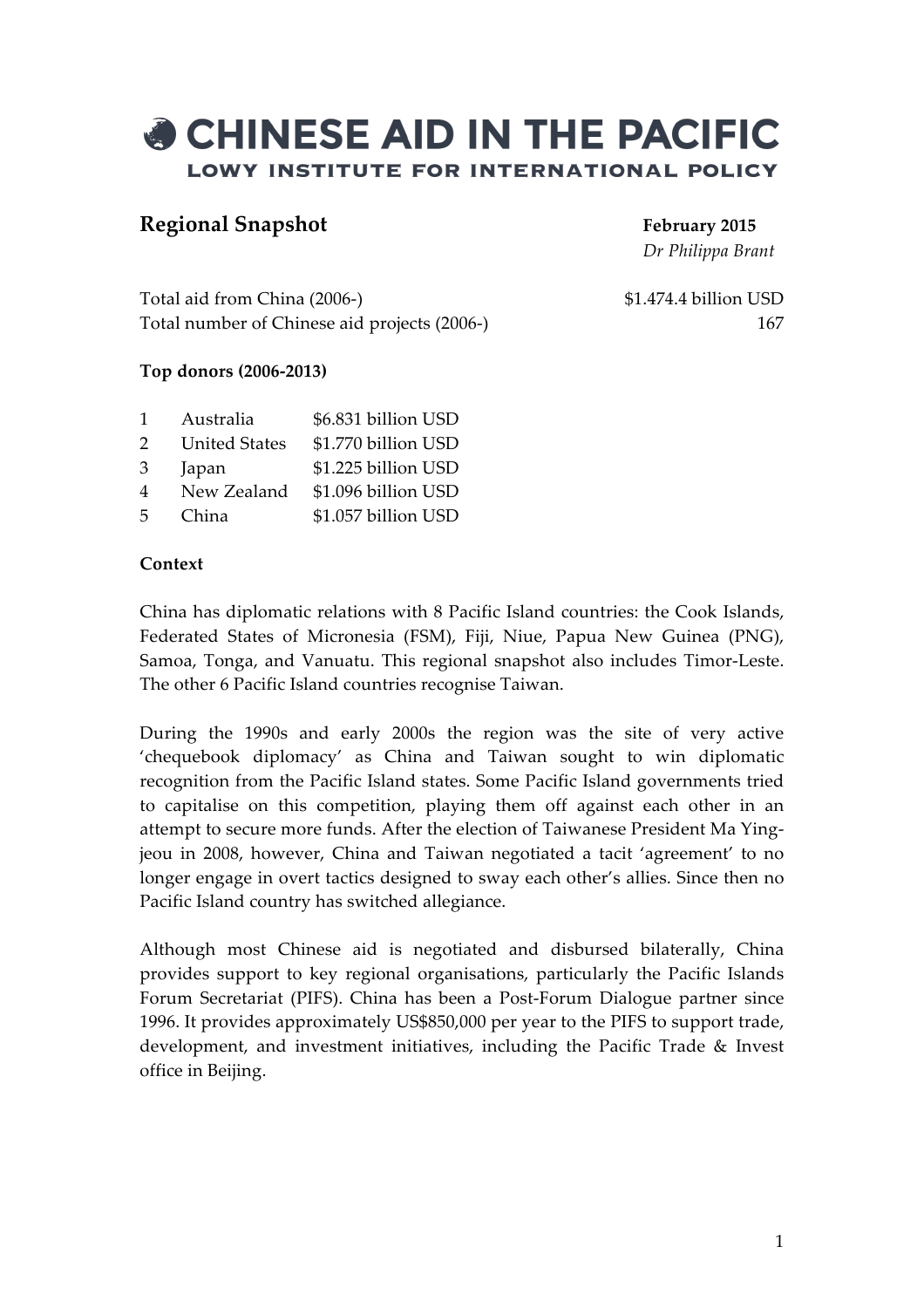China has held two main regional meetings in which it announced a range of aid measures to strengthen economic development and diplomatic engagement with the region:

- 1st China Pacific Islands Countries Economic Development and Cooperation Forum – April 2006, Fiji
	- o Pledged a RMB 3 billion (US\$376 million) concessional loan package
	- o Cancelled all outstanding debts of Least Developed Countries in the region that matured at the end of 2005
	- o Extended payments of debts that matured in 2005 by 10 years for other island countries
- 2nd China Pacific Islands Countries Economic Development and Cooperation Forum – November 2013, Guangzhou
	- o Pledged US\$1 billion in concessional loans
	- o Announced a commercial loan facility of US\$1 billion, administered through China Development Bank (CDB)
	- o Committed to zero-tariff treatment for 95% of exports from the least developed countries in the region

In addition to its bilateral aid program and support for regional organisations, China also provides scholarships for Pacific Islands students and significant human resources training for government officials.

China has also provided medical assistance to the region through its **PLA Navy** hospital ship, the Peace Ark, which most recently toured the region in September 2014.

## **Top 3 sectors (number of projects)**

Government & Civil Society (36) Education (27) Transport (21)

## **Top 3 sectors (% of total Chinese aid)**

Transport (42%) Government & Civil Society (13%) Education (9%)